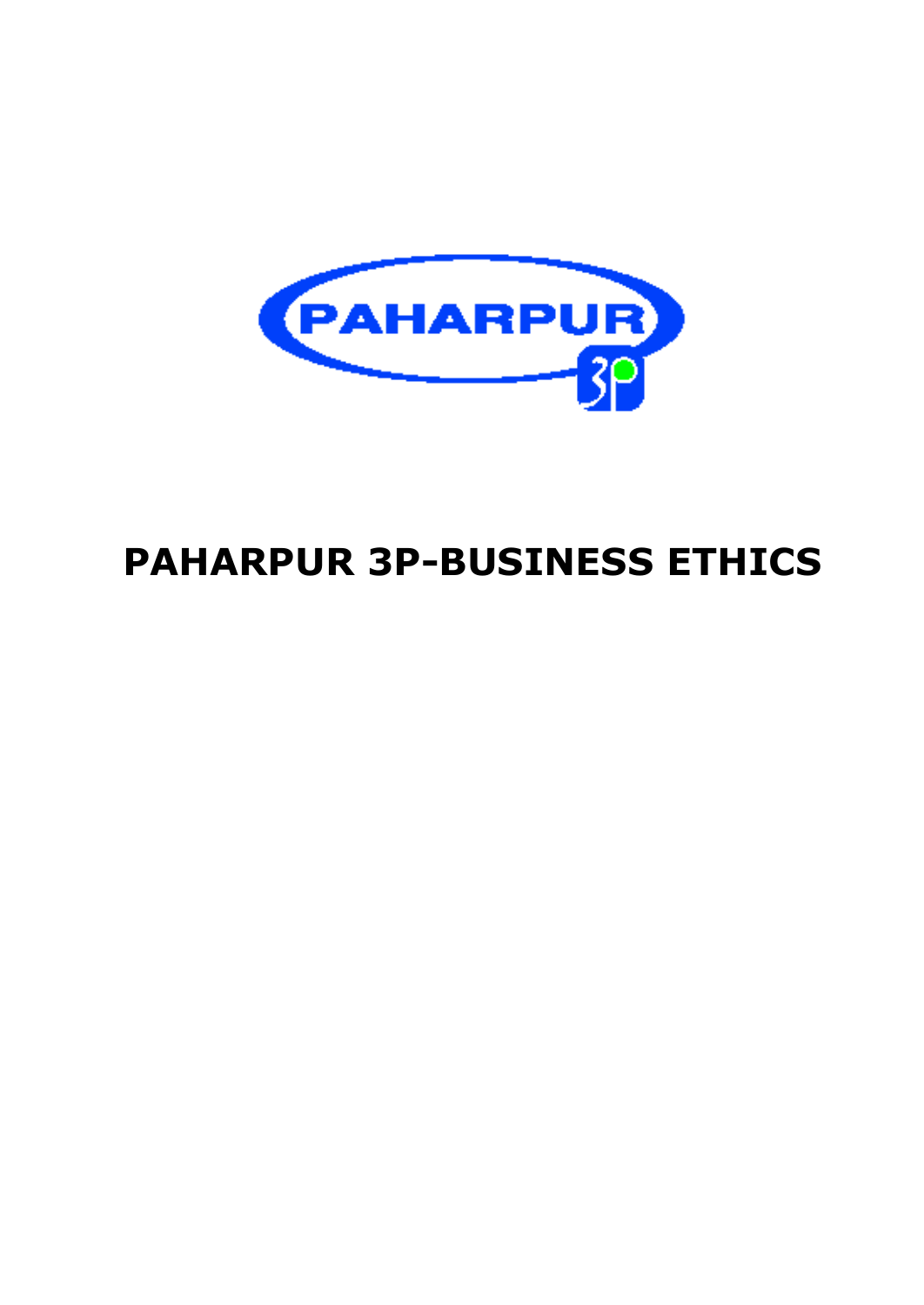

## *PAHARPUR 3P-BUSINESS ETHICS*

*This document defines the behavioural framework and values we, at Pahrpur-3P, are committed to and it is up to each of us to put those values into action.*

*It defines how we should conduct ourselves with integrity, both as team members and as decision-makers.*

*Read this thoroughly and keep it as a reference. Although it covers a number of ethical and business issues it may not resolve or address every question that you may have or every situation that you may encounter. In those circumstances, use good judgment and do not hesitate to seek guidance.* 

*Contact your Human Resources representative for more detailed corporate and local policies. When in doubt, always remember that ethical behaviour takes precedence over profits, sales, career advancement or other standards of business success.*

*The reputation of Paharpur-3P is formed by the relationships that we have with our customers, team members, and the communities in which we work and live.*

 $M_{2}$ 

**Mohammed Nadeem**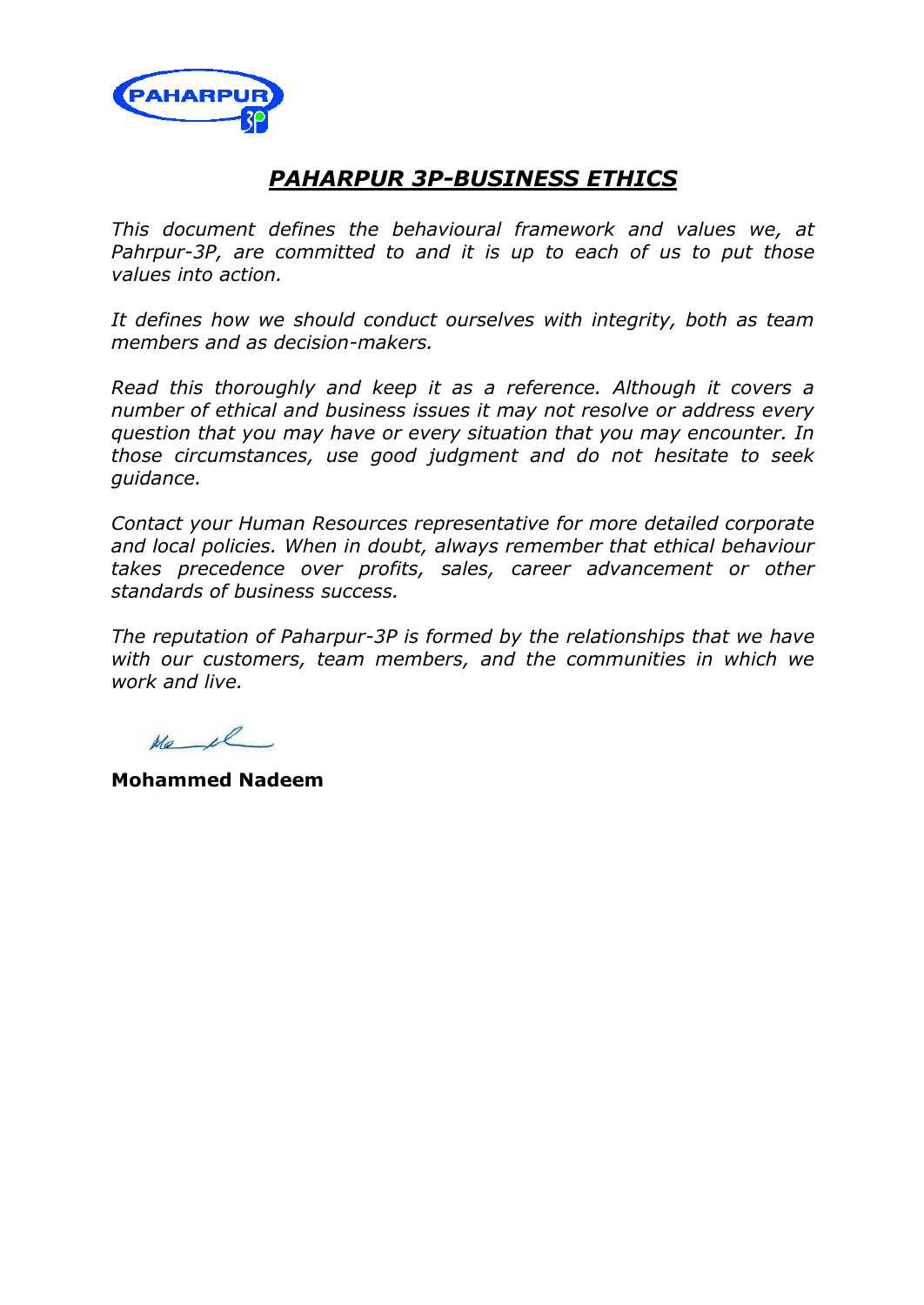

# **PAHARPUR 3P-BUSINESS ETHICS**

At Paharpur-3P, we are committed to creating and maintaining an ethical business culture based on the values embodied in this 'Paharpur-3P Business Ethics' document. The document defines our essence as a company and our collective commitment to what it means to be a part of Paharpur-3P and put those values into action.

Paharpur-3P is an organization of high integrity where we continuously strive to delight our customers, make it a great place to work and operate as good corporate citizens. We do this by basing our everyday decisions and actions on the highest ethical standards.

This guide provides the framework by which we operate and conduct our business.

### Our Vision:

To enrich people's lives by providing access to a wide variety of safe and affordable products through sustainable packaging materials

### Our Mission:

To become a world class market leader in our segment by providing innovative solutions for our customers, generating the best return in the industry and becoming the best place to work for our employees

### Our Values:

### a) Integrity Honesty, Ethics, Transparency & Accountability

- We will not sacrifice integrity for profit or look the other way when faced with questionable situations.
- We are committed to maintaining high ethical standards in all of our business dealings.

### b) Respect Safety, Health, Teamwork, and Performance

- We provide a safe and healthy work environment for our team members.
- We strive to provide quality products that are safe to use.
- We treat all of our team members, customers and suppliers with respect and dignity.

### c) Improvement

- We are committed to providing quality products and services.
- We continuously search for new and better ways of doing things focusing on the elimination of waste and continual improvement.
- d) Servant Leadership and Leading by Example
- We work to serve the needs of our customers and team members.
- We lead by example and coach those we lead to attain their maximum potential.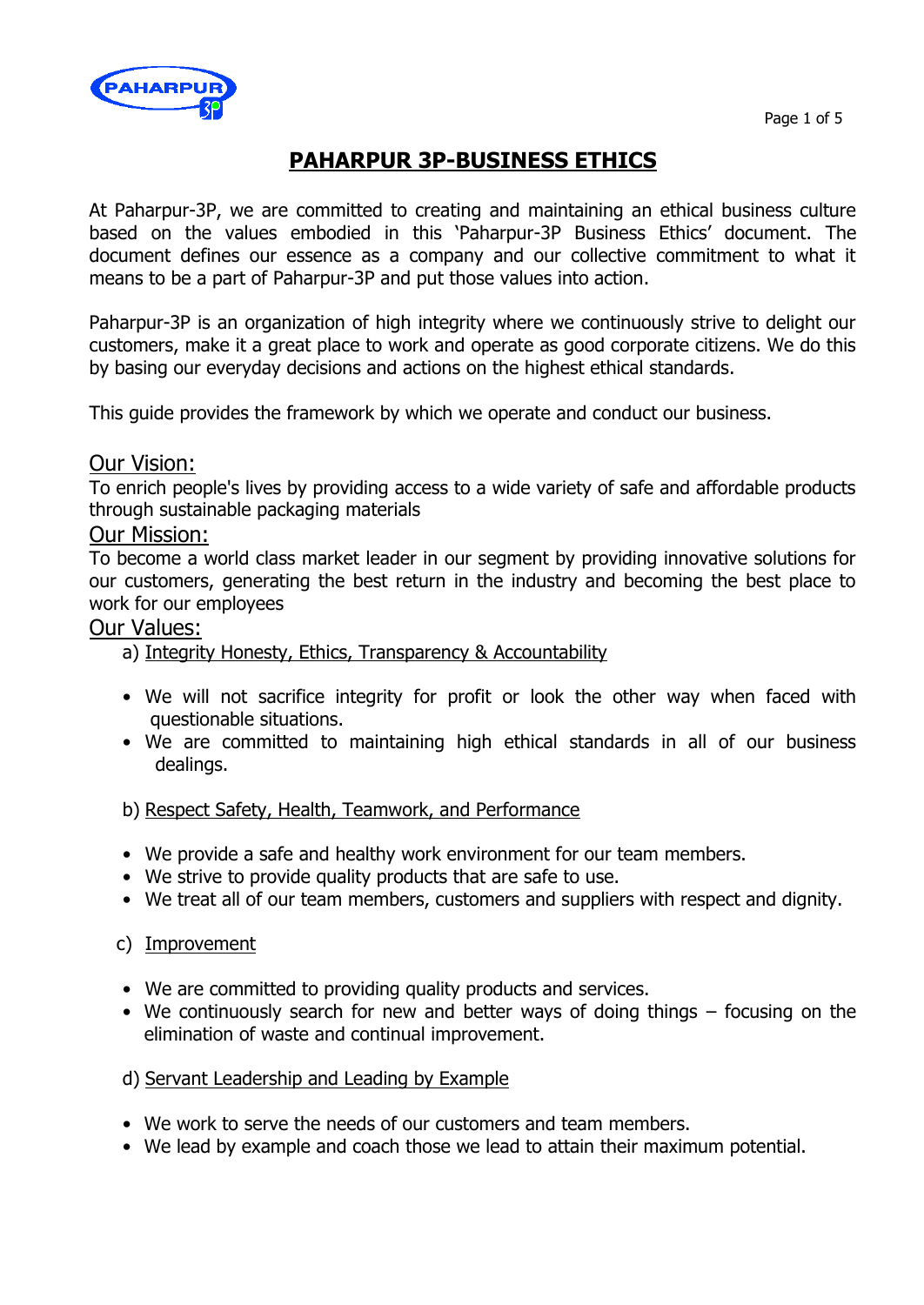

### Who Must Follow These Ethics:

All team members are expected to carefully read and must adhere to this guide, regardless of whether the individuals are regular, temporary or contractual.

All contractors, consultants, representatives, agents and others who may be temporarily assigned to work for or provide services to the company will comply with this in connection with any work or services performed.

It is important to note that the company reserves the right to modify or revise this at any time, with or without notice, subject to applicable law. Please note that this does not set forth all policies and guidelines applicable to every team member.

### 1. Business Integrity and Ethical Standards Policy:

The organisation has well documented Business Integrity and Ethical Standards Policy (Annexure-A).

Paharpur-3P management team members and any team members who have supervisory responsibilities, have a special responsibility for instilling a culture of unwavering integrity, ethical business practices, and a commitment to this document. Managers must lead by example and set a tone of absolute compliance.

Managers cannot ignore violations or potential violations of any requirements in this document that they learn of through any means; rather, managers are required to report their concerns and the basis for their concerns to their superiors.

Failure to comply with this may result in disciplinary action, up to and including termination of employment. Paharpur-3P, at its discretion, may take other appropriate action, such as training or revising of policies and processes.

### 2. Health & Safety:

To be the best place to work, Paharpur-3P has to be a safe place to work. Your safety is important to many people: your family, your co-workers and your community. We comply with all safety laws and believe that safety comes before anything else. We recognise that the work that we perform and the environment in which we work may have health and safety risks.

Team members must know and comply with all safety standards, laws and regulations that apply to their jobs. Team members should never take risks that could endanger themselves or others in doing their jobs. We strive to eliminate accidents in all of our facilities by ensuring a safe and healthy work environment for all team members and others in the plant, and by looking for ways to continuously improve.

If you have any safety concerns, bring them to the attention of your manager, FH-EHS, FH-HR, or anyone else in the management.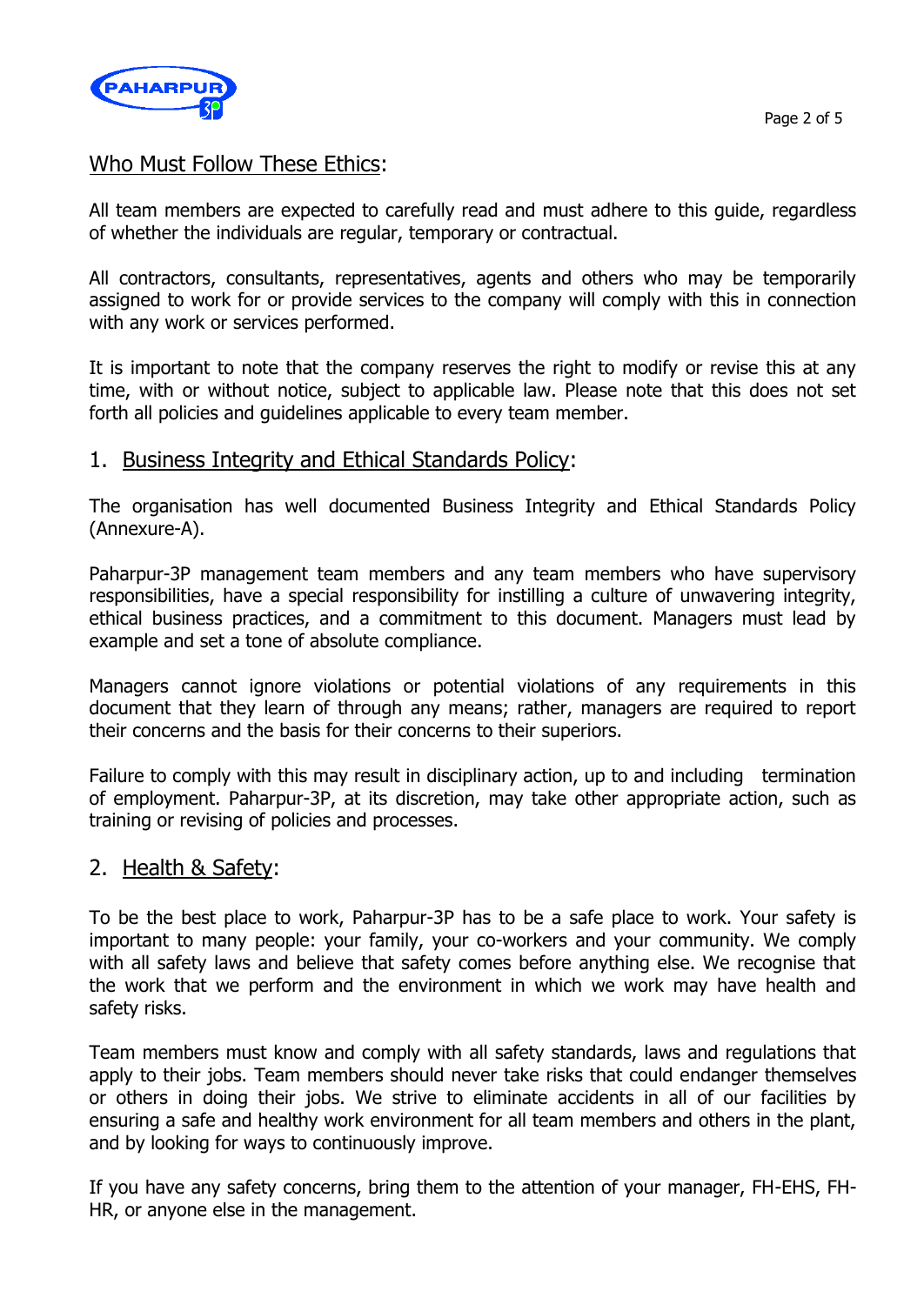

### 3. Discrimination and Fair Treatment

The best place to work provides a positive work environment where everyone is treated with respect, dignity and fairness. Discrimination or retaliation against team members on any basis will not be tolerated. Our working relationships need to reflect our commitment to fairness and respect, and be business-like and free of any bias or prejudice.

We have a performance-oriented culture. This means that our individual performance and achievement of goals determines our advancement and compensation. Your gender, sexual orientation, age, race, national origin and/or identity and belief system, whom you know, where you went to school, or to whom you are related do not matter at Paharpur-3P. Performance and/or job qualifications are the only acceptable differentiators in the hiring, advancement and treatment of all team members. Only when we operate with this objectivity, will we move towards achieving our vision.

### 4. Workplace Harassment, Bullying and Violence

Each of us should be treated and should treat others with respect and dignity. There is no room in Paharpur-3P culture for harassment, bullying or violence of any kind, in any workrelated setting. This includes business trips, business meetings and/or business-related social events.

We expect this same standard of behaviour to apply both to our team members and to all others with whom we work, such as outside vendors, consultants and customers.

Harassment can take many forms - verbal, nonverbal, physical or sexual. Harassment is any behaviour that makes others feel unwelcome, uncomfortable or is intended to intimidate or prevent them from effectively performing their job. Examples include negative stereotyping, threats or intimidation, demeaning jokes, and circulating or posting inappropriate materials. Sexual harassment can include a range of behaviours, some more subtle than others, such as unwelcome advances, demeaning comments, jokes, language or gestures.

### 5. Commitment to Product Quality and Safety

Being a responsible corporate citizen requires that we provide quality products that are safe to use. The products manufactured by Paharpur-3P should meet all applicable laws, regulations and standards for use. To accomplish continual improvement of our products and services, we listen to our customers and strive to exceed customer expectations at every opportunity. By doing this, we believe our customers will view us as the most customer responsive company in the industry.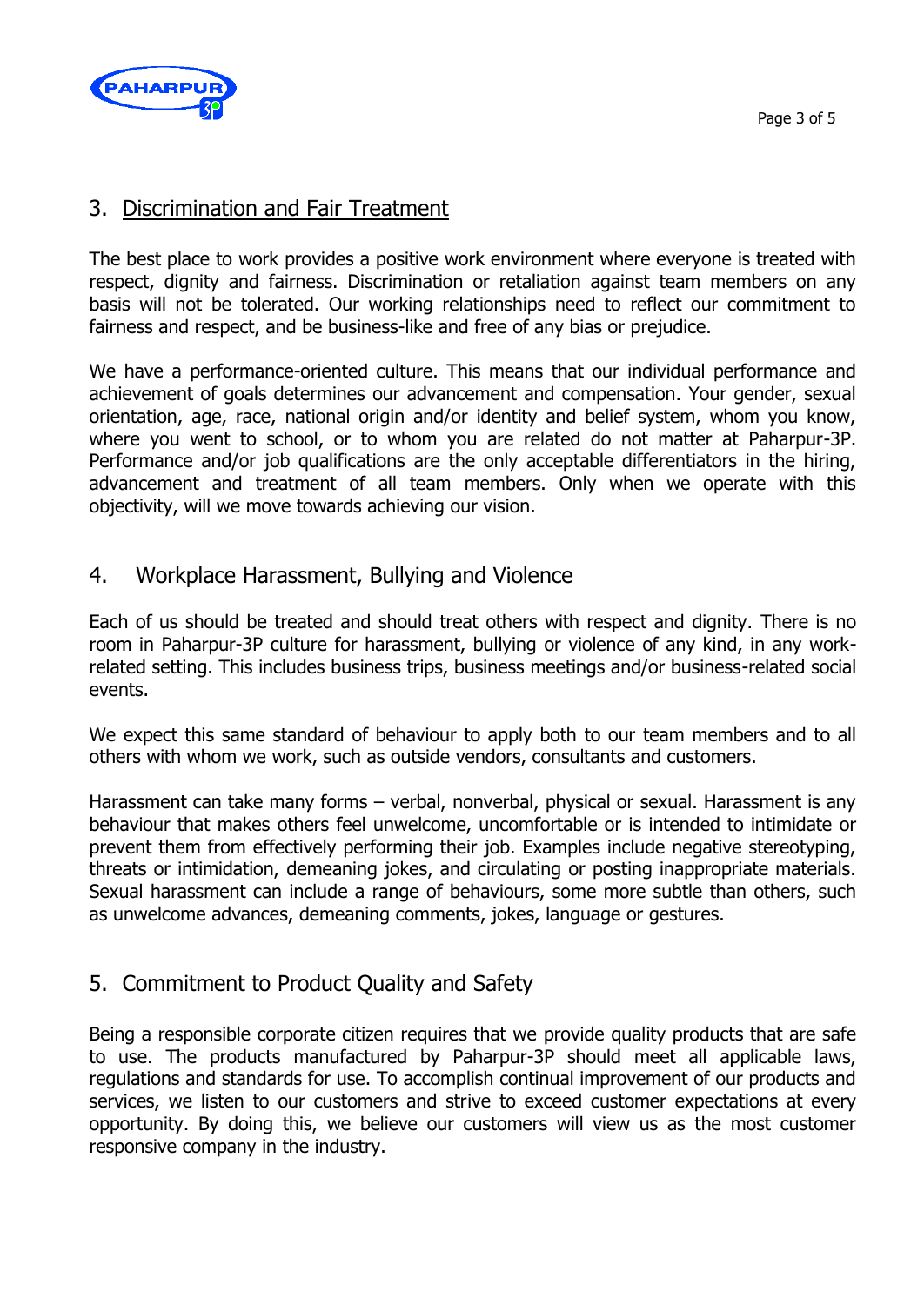

### 6. With Our Customers and Marketplace

Our team members must conduct business with transparency that can stand the test of anyone's scrutiny. In addition to being the best place to work, we strive to be the most customer responsive company in the industry as determined by our customers.

We are driven by our mission to delight customers with value-added offerings that exceed their current and future needs. We will achieve this by competing fairly, with the highest level of integrity, in every market where we operate. This is integral to our operations and key to our long-term success.

We operate with integrity in the marketplace and compete based on the merits of the products we produce and the services we provide. We deal honestly and fairly with our customers, suppliers, team members, business partners, competitors and other stakeholders.

Team members must never misrepresent facts, conceal information, abuse confidential information or use manipulation to obtain an unfair advantage when conducting business on behalf of Paharpur-3P.

### 7. Transactions and Relationships with Suppliers

Operating with a high level of integrity means we also choose our suppliers objectively, based on criteria such as quality, delivery, total cost of service and the supplier's integrity.

We base our supplier relationships on principles of fairness and mutual respect. We believe in doing business with those who share our high standards of business conduct.

The organisation has well documented Ethical Trading Policy (Annexure-B) and all suppliers and service providers are required to comply with this.

Paharpur-3P will terminate the services of contractors, consultants and others who are assigned to work for or provide services to Paharpur-3P if they fail to comply with this

### 8. With Our Communities

We are good stewards of the environment and of the communities in which we live. We strive to make the world we live in a better place. We are good global, national and local citizens.

We operate in an environmentally conscious and respectful manner indicating our commitment to being good corporate citizens and what is expected of all team members in this regard.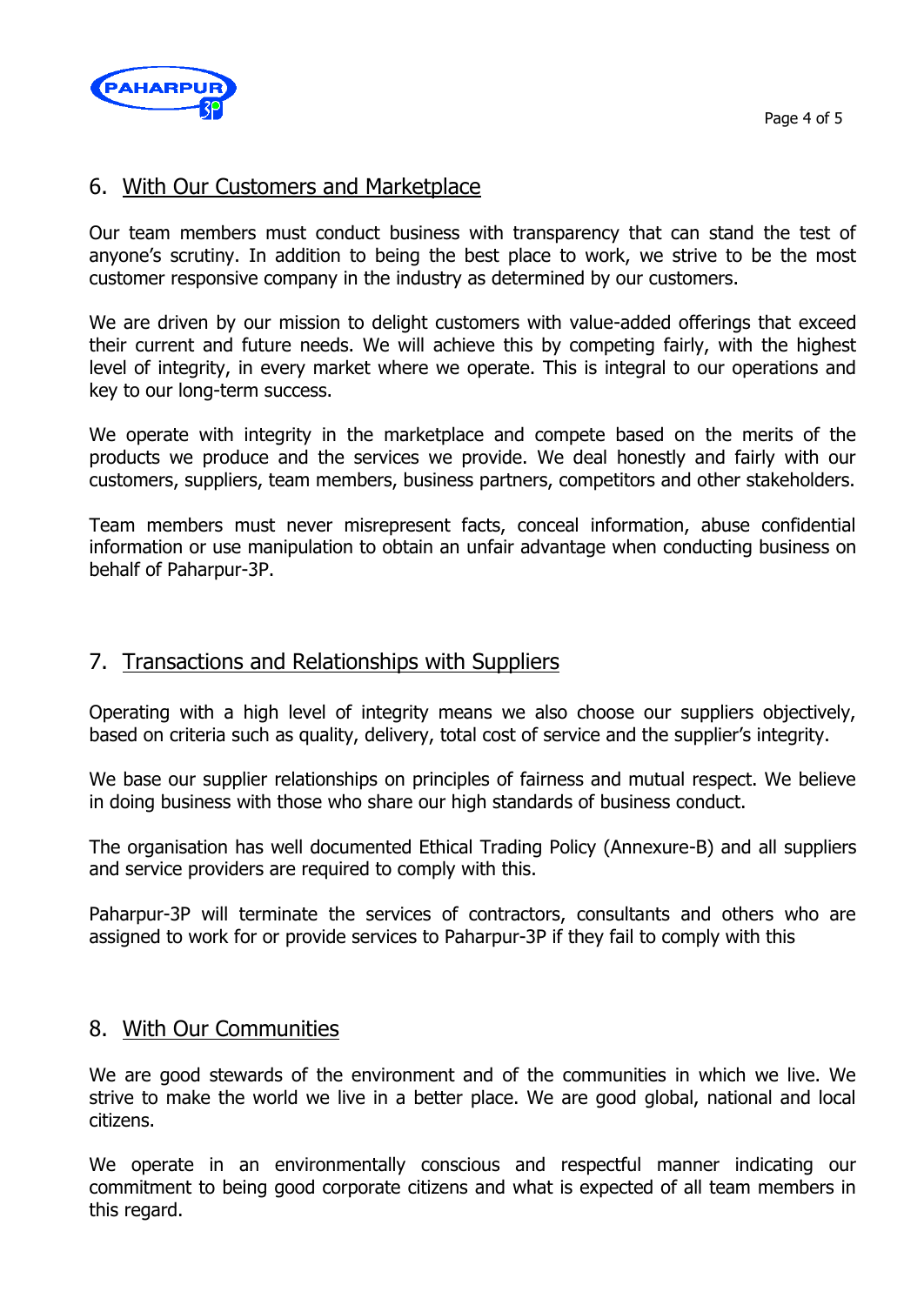

### 9. Environment

We are committed to full compliance with both the spirit and the letter of all environmental laws and regulations.

In addition to knowing and complying with all applicable environmental laws and regulations, each team member has a personal responsibility to report to management any violations or spills, discharges or releases into the environment for immediate remedial action.

Team members must promptly report such known or suspected violations or spills, discharges or releases to their supervisor, FH-EHS or FH-HR.

Additionally, bypassing any environmental control or monitoring device in violation of law or permit conditions is strictly prohibited. All applicable permits will be obtained and the terms of those permits upheld.

In each of our operations, we are committed to environmental protection by reducing and preventing waste, discharges and releases into the environment. We are also committed to safely using, handling, transporting and disposing of all raw materials, products and wastes.

We operate in an environmentally conscious and respectful manner and help others understand their environmental responsibilities when they use our products. Our commitment to protecting the environment is a responsibility shared by each of us.

The Company prohibits, without exception, the entry of information known to be false on any governmental form, on any monitoring report, or in response to any request for information from any governmental agency.

### 10. Compliance

Our team members are responsible for ensuring compliance with all applicable laws and regulations.

They train the staff reporting to them, at least annually, on applicable elements of the business ethics of the organisation and validate their understanding of the compliance requirements.

They are accountable for all aspects of implementation, communication, evaluation and enforcement of the business ethics at their respective functions. This includes the risk assessment to evaluate the effectiveness of the compliance, addressing the issues identified and implementation of the controls to reduce the identified risk.

Proper handling and recording of the financial transactions, including management of any fraudulent records identified, and actions to avoid money laundering are carried out by the finance team members.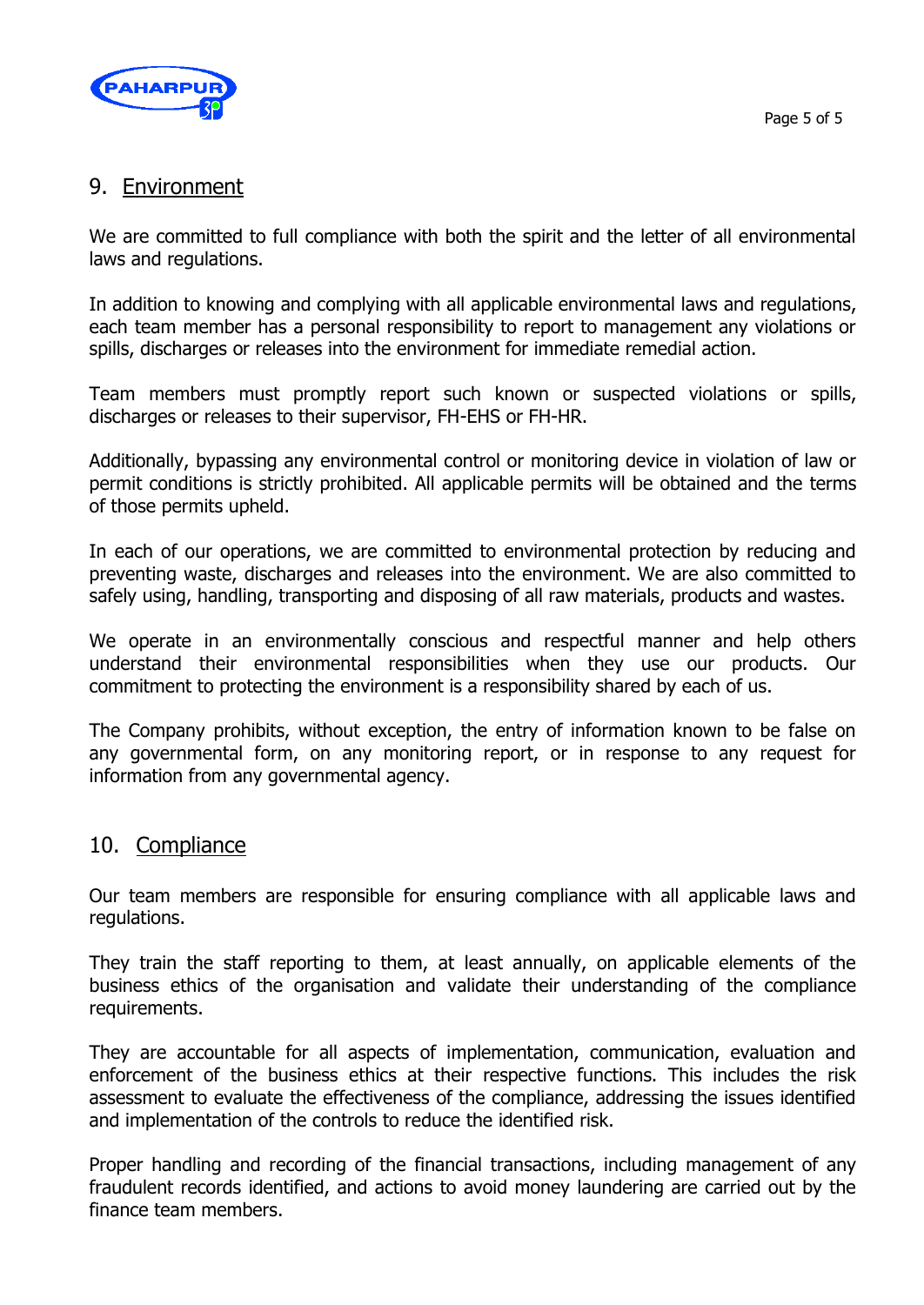

# **PAHARPUR 3P-BUSINESS ETHICS Annexure-A**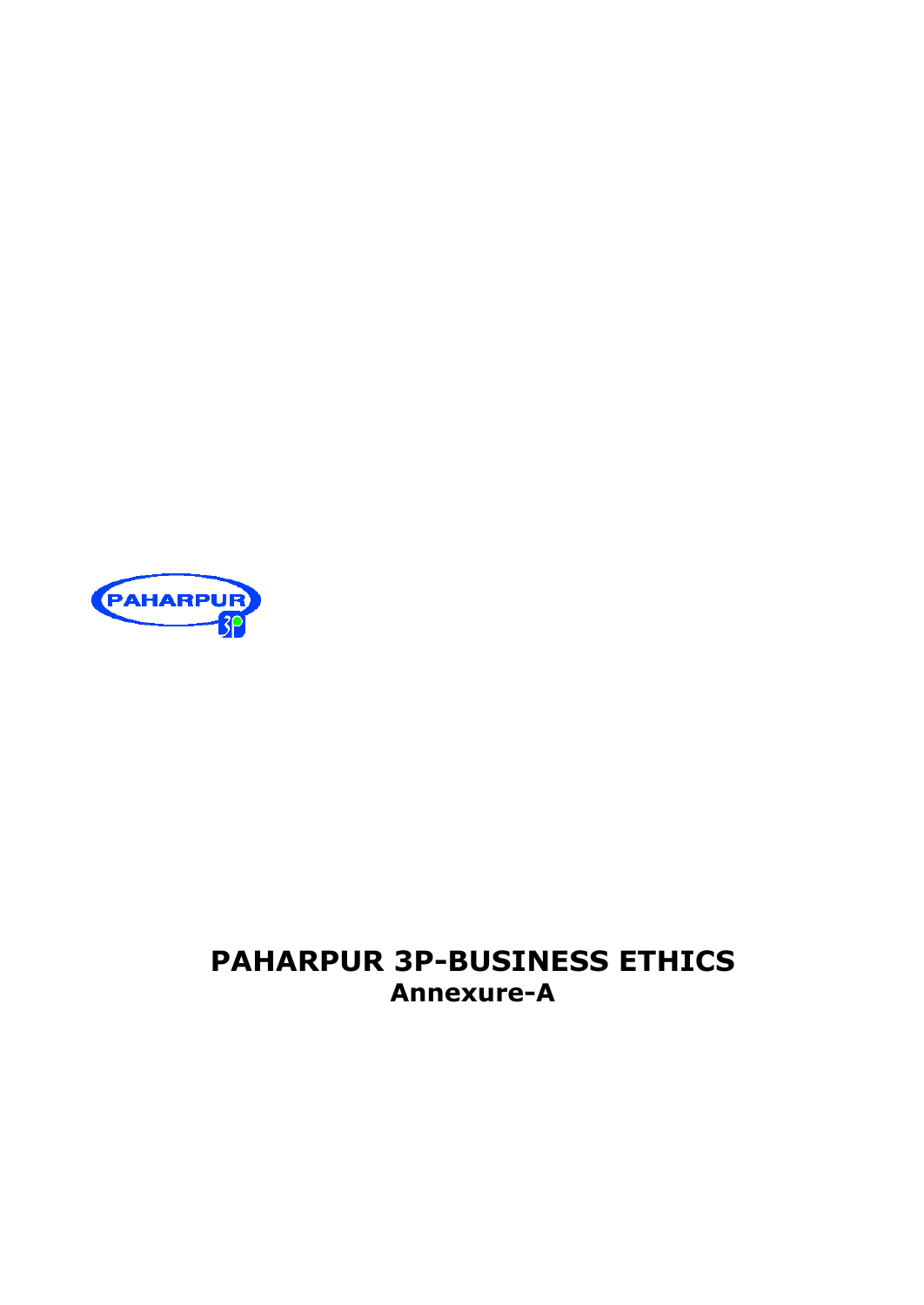

# **BUSINESS INTEGRITY AND ETHICAL STANDARDS POLICY**

Ethical behaviour is essential to the way we operate and the success of our business. Our values of Integrity, Respect, Continual Improvement, Servant Leadership, Sustainable Profitable Growth, and Innovation guide our behaviours and the standards we set for ourselves as employees of Paharpur-3P. It is fitting that they are the cornerstone of this Business Integrity and Ethical Standards Policy.

As individuals, collectively and as a company we will:

- 1 Apply the principles set out in the Business Integrity and Ethical Standards Policy in everything we do.
- 2. Ensure that we comply with company policies and procedures.
- 3. Comply with applicable laws, rules, and regulations and where the standards of behaviour expected by Paharpur-3P are higher we will apply these higher standards.
- 4. Seek guidance where we are unsure of the appropriate course of action.

This Business Integrity and Ethical Standards Policy sets out the standards and behaviours that all our people are expected to meet, wherever in the world we operate. This document also provides more detailed information on the issues it covers.

As the document cannot give you the answer to every situation or event that you may face in your role, please ask for help from superiors. However, it seeks to provide the primary guidance you should follow and sets out an ethical decision making tool. This should help you consider if your course of action is appropriate or if you need to seek further advice and guidance for that.

"Managers must lead by example and set a tone of absolute compliance."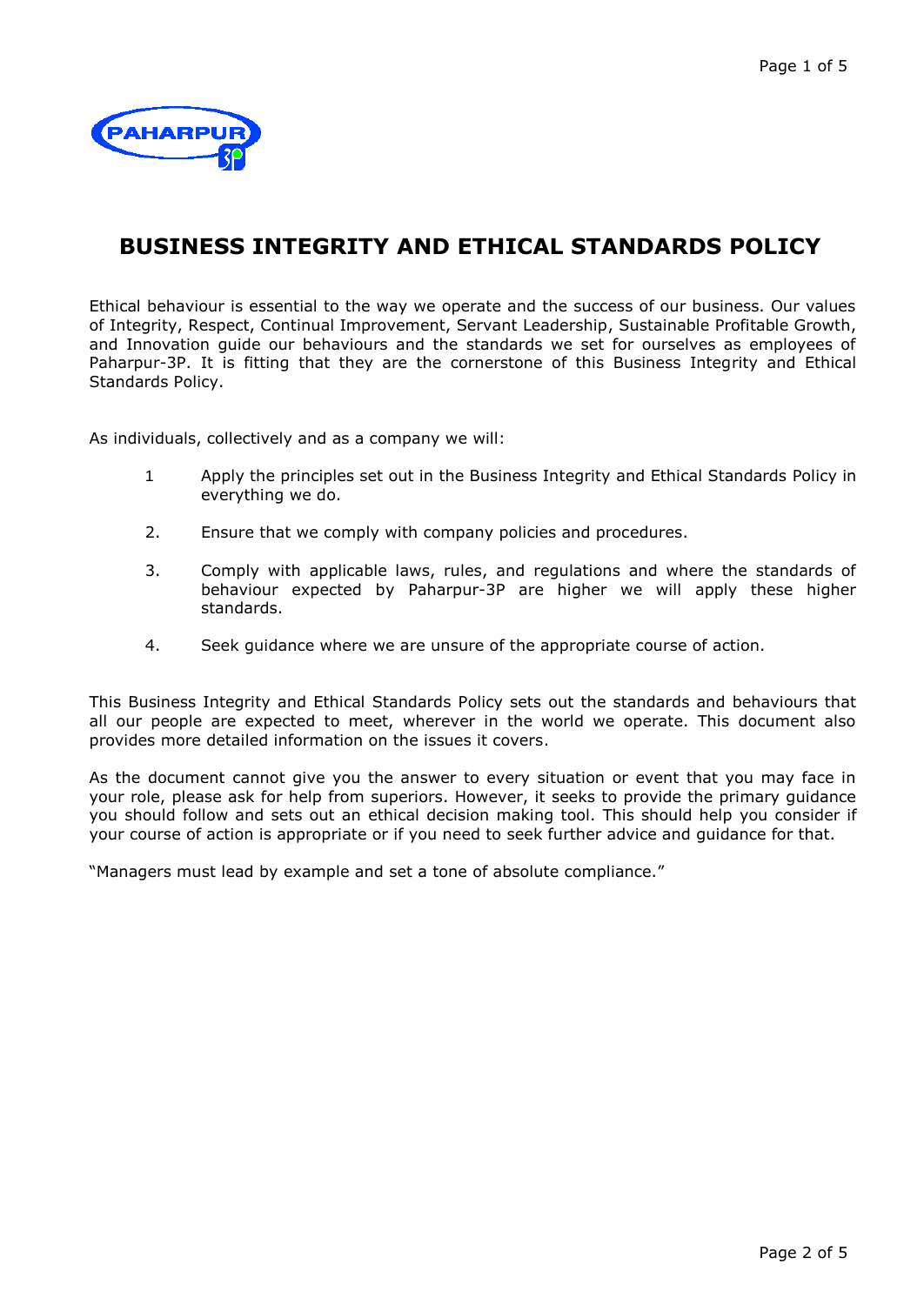

# **BUSINESS INTEGRITY AND ETHICAL STANDARDS POLICY**

### **CONTENTS**

- 1. Fraud, Bribery, and Corruption
- 2. Gifts and Hospitality
- 3. Internal Information
- 4. Conflicts of Interest
- 5. Ethical Procurement
- 6. Competition
- 7. Money Laundering
- 8. Respect for Human Rights
- 9. Law and Regulation

10. Reporting, Disclosure and Whistle Blowing

### **1. Fraud, Bribery, and Corruption**

### **1.1 Prohibition of Fraud, Bribery, and Corruption.**

Paharpur-3P takes extremely seriously the effective prevention and detection of fraud, bribery and corruption and any other fraudulent or corrupt activity. It will not tolerate them in any form. The Management is fully committed to promoting a zero tolerance approach across the group. As well as being illegal, fraud, bribery, corruption and any other fraudulent or corrupt activity are damaging to all parties who engage in them.

### **1.2 Definitions**

**Corruption** usually occurs because some individuals are willing to use illicit means to maximise personal or corporate profit. Corruption includes bribery, extortion, fraud, deception, collusion, cartels, abuse of power, embezzlement, trading in influence and money laundering.

A **bribe** is not necessarily just a gift of money. It is an action where a person promises or gives a financial or other advantage which is designed to induce any party to perform a function improperly or reward them for having performed a function improperly. The payment or monetary value need not be of large value – for example it could be an invitation to a sporting event.

**Fraud** is an act of deception intended for personal gain or to cause a loss to another party. The general criminal offence of fraud can include deception whereby someone knowingly makes false representation, or they fail to disclose information, or they abuse a position.

**1.3 Principles.** We will not offer, give, or receive bribes or improper inducements for any purpose, whether directly or via a third party. This prohibition applies to employees, subsidiaries, business partners, suppliers, agents and anyone else acting for or on behalf of Paharpur-3P. Our policy applies to every part of our business and to every part of the world in which we operate.

We expect all staff to act honestly and with integrity to safeguard Paharpur-3P and our customers' assets, including information, goodwill, property, and equipment. We each have a responsibility for fraud prevention, detection, and reporting and the management encourages anyone with reasonable suspicions of fraud or corruption to report them. All cases of attempted, suspected, or proven fraud or corruption will be investigated and dealt with appropriately. No employee will suffer as a result of reporting reasonable suspicions.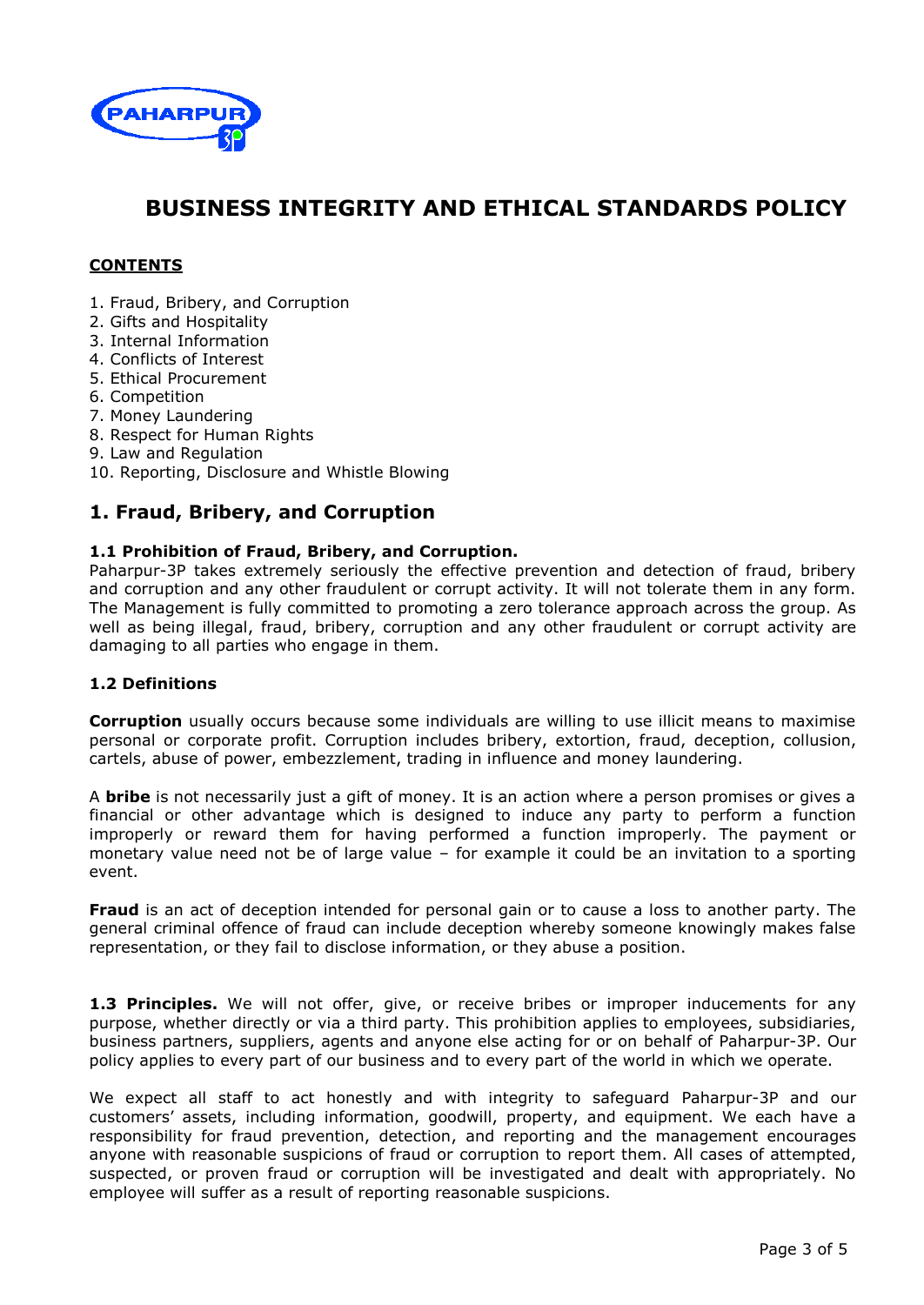

**1.4 Facilitation Payments.** In some situations our people may be asked for a payment to carry out or speed up a process. Such payments are known as facilitation payments. They are considered as a bribe, as such they are illegal, and they are prohibited by this Policy.

**1.5 Supporting our People.** Paharpur-3P will not penalise any employee by demotion, penalty or otherwise where an employee refuses to accept or pay a bribe, make a facilitation payment or engage in any form of fraudulent or corrupt activity, even if that refusal results in a loss of business to Paharpur-3P

**1.6 Political donations.** Political donations can be perceived as unduly influencing a third party. Paharpur-3P does not support or engage in any form of political donations. No employee or Paharpur-3P group company will be permitted to make a political donation on behalf of or in Paharpur-3P name.

We must all be particularly vigilant concerning gifts, hospitality, and the actions of third parties engaging in transactions on our behalf. These three areas can frequently involve giving or accepting a bribe in ways which are not immediately identifiable. Anyone who is offered a bribe or asked for a bribe, or is aware of any form of fraudulent or corrupt activity should report that immediately to their Manager.

### **2. Gifts and Hospitality**

2.1 Gifts and Hospitality. You should always consider whether the giving or receiving of a gift/hospitality is appropriate. It is prohibited to offer or receive gifts or hospitality that could influence or be perceived to be capable of influencing the outcome of transactions or decisions relating to Paharpur-3P business.

2.2 Your Responsibilities. We are each responsible for knowing what our business guidance allows in respect of receiving and giving gifts and hospitality. Always seek guidance and approval from your Manager before accepting or giving any gifts or hospitality.

**2.3 Recording Benefits**. All benefits must be recorded in a register to ensure transparency and avoid accusations of misconduct.

### **3. Internal Information**

### **3.1 Internal Information**

There are restrictions in Paharpur-3P to ensure that employees do not abuse confidential and socalled internal information they may have.

#### **3.2 Persons Discharging Managerial Responsibilities**

There are particular requirements which apply to Paharpur-3P people who are defined as persons discharging managerial responsibilities and those who have internal information. Where possible, we will advise those people who fall within these categories. They must not abuse nor place themselves under suspicion of abusing internal information.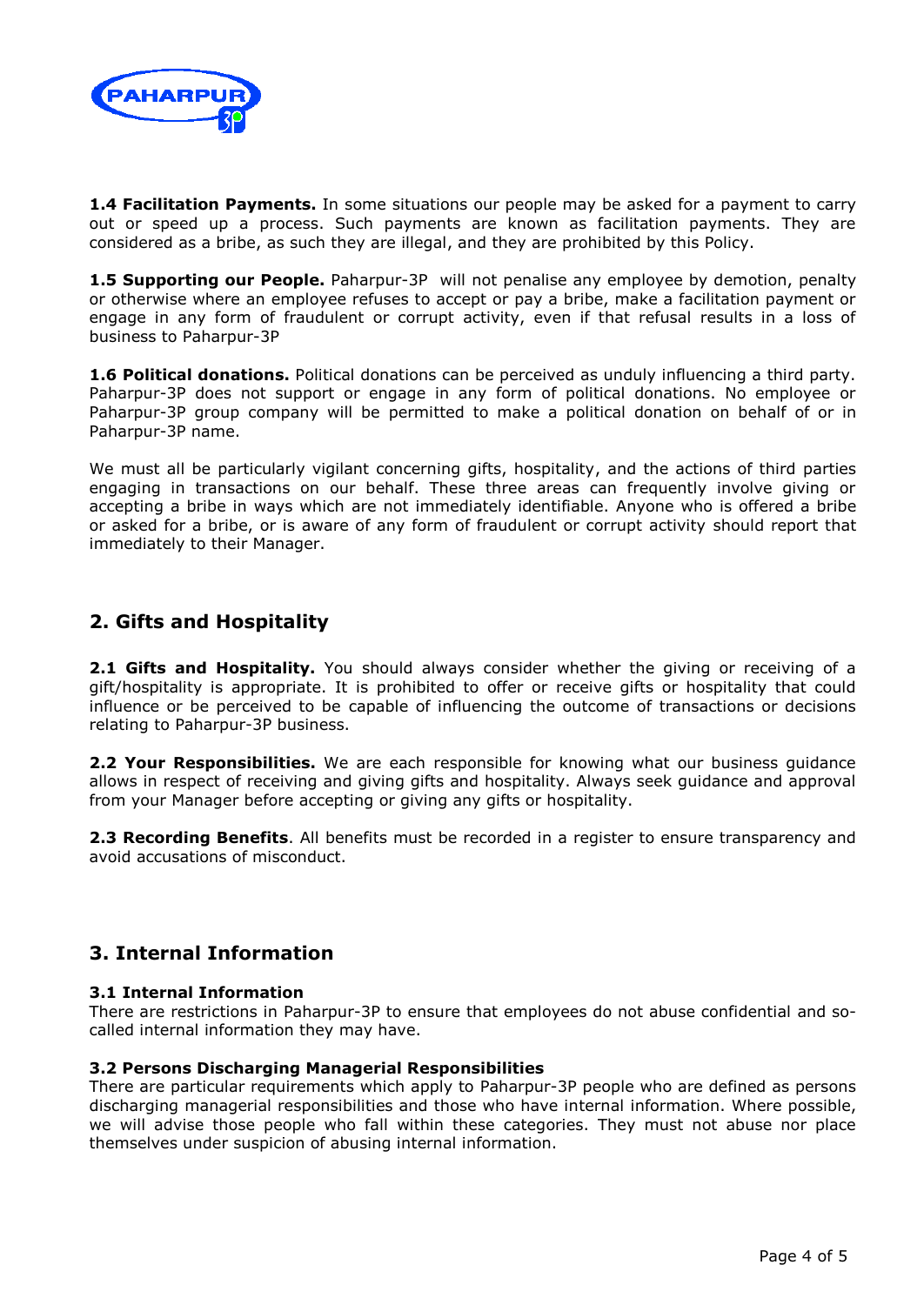

### **4.0 Conflicts of Interest**

### **4.1 Conflicts of Interest.**

All Paharpur-3P people must disclose or seek direction on any issues that could potentially conflict with their responsibilities to the company.

### **4.2 What is a Conflict of Interest?**

Conflicts of interest may arise when two or more competing interests could impair the ability to make objective, unbiased business decisions, which are not necessarily in the best interests of Paharpur-3P. Conflicts of Interest may take the form of financial interests in a competitor, supplier, or customer business, recruiting a close family member, close or longstanding friendships, or relationships with competitors, suppliers, or customers or engaging in employment outside Paharpur-3P.

#### **4.3 Disclosure.**

In all cases potential conflicts of interest should be disclosed to your Manager, discussed openly, and recorded. An annual update will be required.

### **5. Ethical Procurement**

#### **5.1 Working with Others.**

We must ensure that we maintain our ethical standards and behave respectfully when working with others. The relationships with our suppliers and business partners are based on the principle of fair and honest dealings at all times and in all ways. We expect our suppliers and business associates and joint venture partners to extend the same high standards to all others with whom they do business, including employees, sub-contractors and other third parties.

#### **5.2 Adoption of Policy.**

We expect all of our business associates, joint venture partners, and suppliers to adopt the same or equivalent standards as set out in this Business Integrity and Ethical Standards Policy and we reserve the right not to do business with companies where it can be demonstrated that significant violations of the policy exist.

#### **5.3 Code of Ethics.**

There is an unwritten code of ethics for all employees involved in purchasing and supply chain management which will ensure sustainable procurement system. This must be followed.

### **6. Competition**

#### **6.1 Competition Law**

Paharpur-3P and associated companies under Paharpur-3P control have a policy that all business activities are carried out in full compliance with competition laws – the laws which prevent anticompetitive behaviour. Competition law prevents us from carrying out any activities that restrict competition and makes illegal activities such as price fixing, unfair pricing, market sharing, and refusal to supply customers.

#### **6.2 Paharpur-3P commitment.**

We are committed to winning and keeping customers in an open, competitive, and legal manner. Any failure to comply with competition laws could have serious adverse consequences for Paharpur-3P and its employees.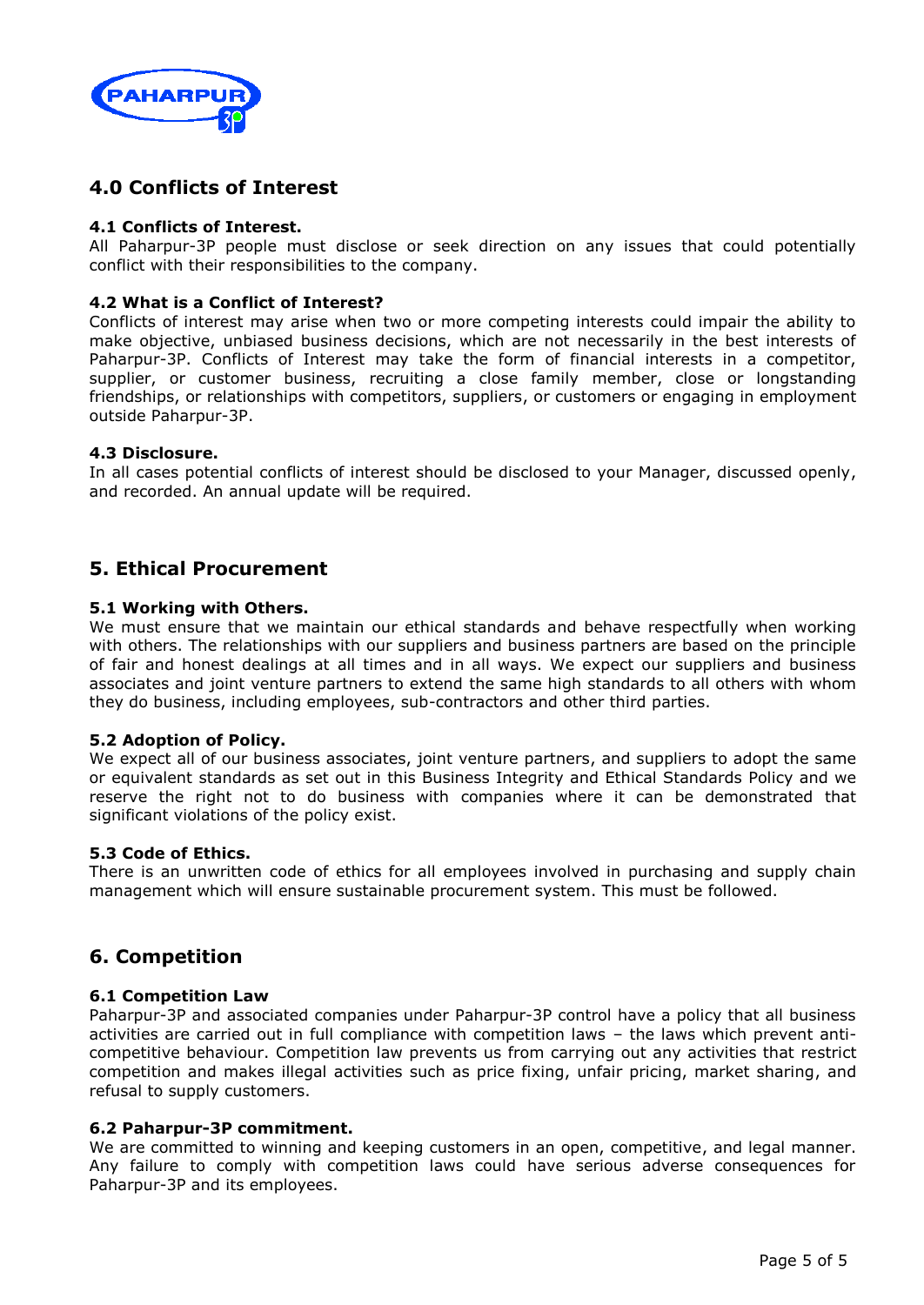

### **7. Money Laundering**

### **7.1 Money Laundering.**

Paharpur-3P aims to maintain our high standards of conduct by preventing criminal activity through money laundering.

### **8. Respect for Human Rights**

#### **8.1 Universal Declaration on Human Rights.**

We support the belief that human rights are universal and adhere to the principles of human rights in our operations. We work hard to ensure that in all areas of interaction with our employees, clients, suppliers, third parties, interviewees, and joint venture parties that everyone is protected and treated absolutely fairly.

#### **8.2 Diversity**.

Paharpur-3P respects and embraces diversity and expects its employees, suppliers and business partners to do the same.

#### **8.3 Training Programmes.**

As applicable, our people are required to undertake health and safety and equality and diversity training programmes. Your Manager will be able to give you guidance on whether you are required to take these training programmes.

### **9. Laws and Regulations**

#### **9.1 Laws and Regulations**

Paharpur-3P respects the rule of law in all of our dealings and has, as a minimum standard, compliance with all laws and regulations to which our businesses are subject.

#### **9.2 Consequences.**

Failure to comply with the laws and regulations will place at risk Paharpur 3P and its people and result in potentially significant legal, financial, reputational, and personal consequences.

#### **9.3 Training Programmes.**

Paharpur-3P develops training and compliance programmes for those of its people who can best ensure compliance with relevant legal issues. All employees selected for inclusion in those issues must attend a training session periodically when called upon to do so by Paharpur-3P.

### **10. Reporting, Disclosure and Whistle Blowing**

### **10.1 Responsibility**

All Paharpur-3P people have a responsibility to protect Paharpur-3P assets, including information and goodwill as well as property. Paharpur-3P encourages its people to raise genuine concerns about malpractices at the earliest possible stage and in the right way.

#### **10.2 Concerns**

Concerns will be treated seriously and investigated appropriately, where possible you will be kept up to date with progress.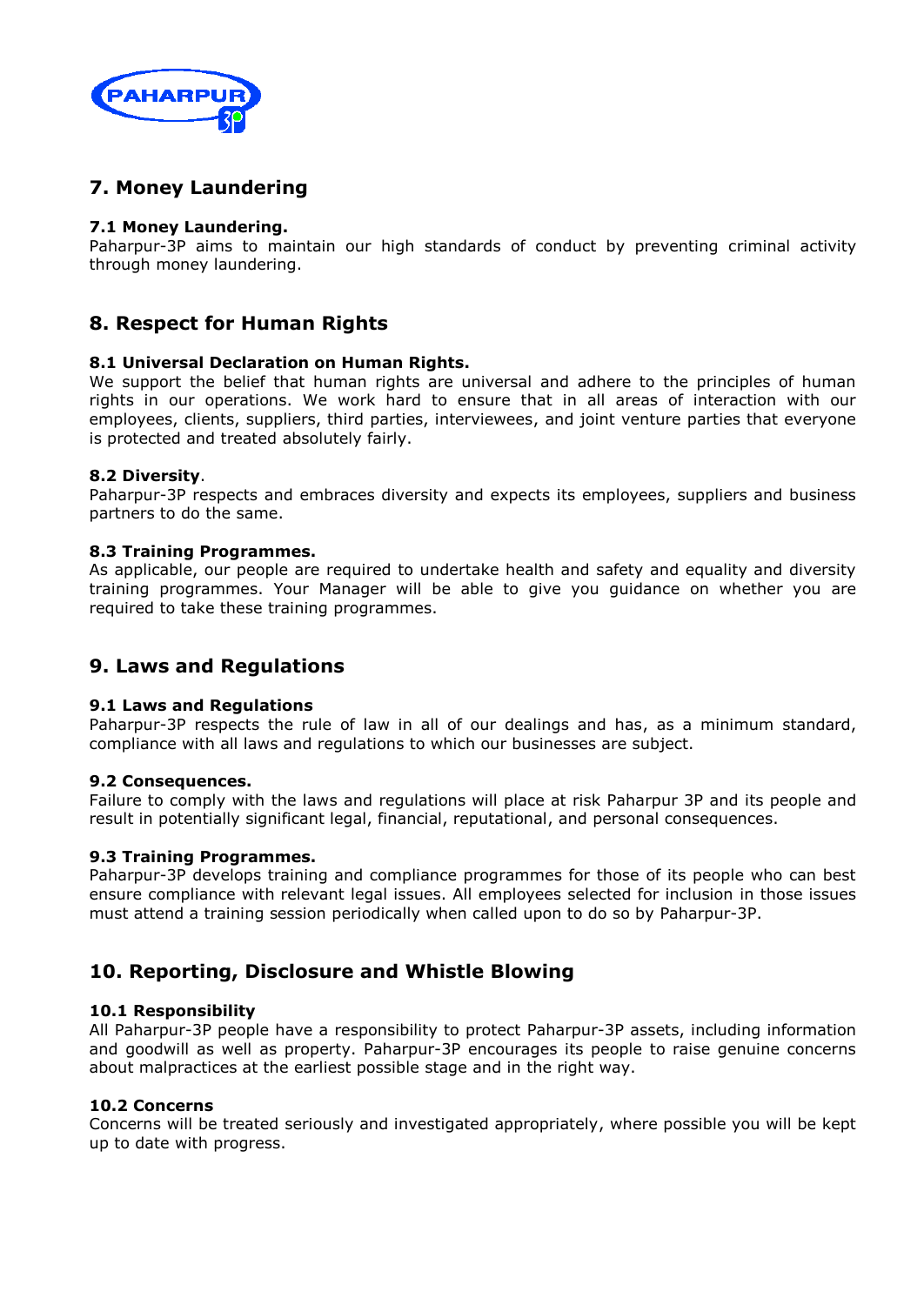

# **PAHARPUR 3P-BUSINESS ETHICS Annexure-B**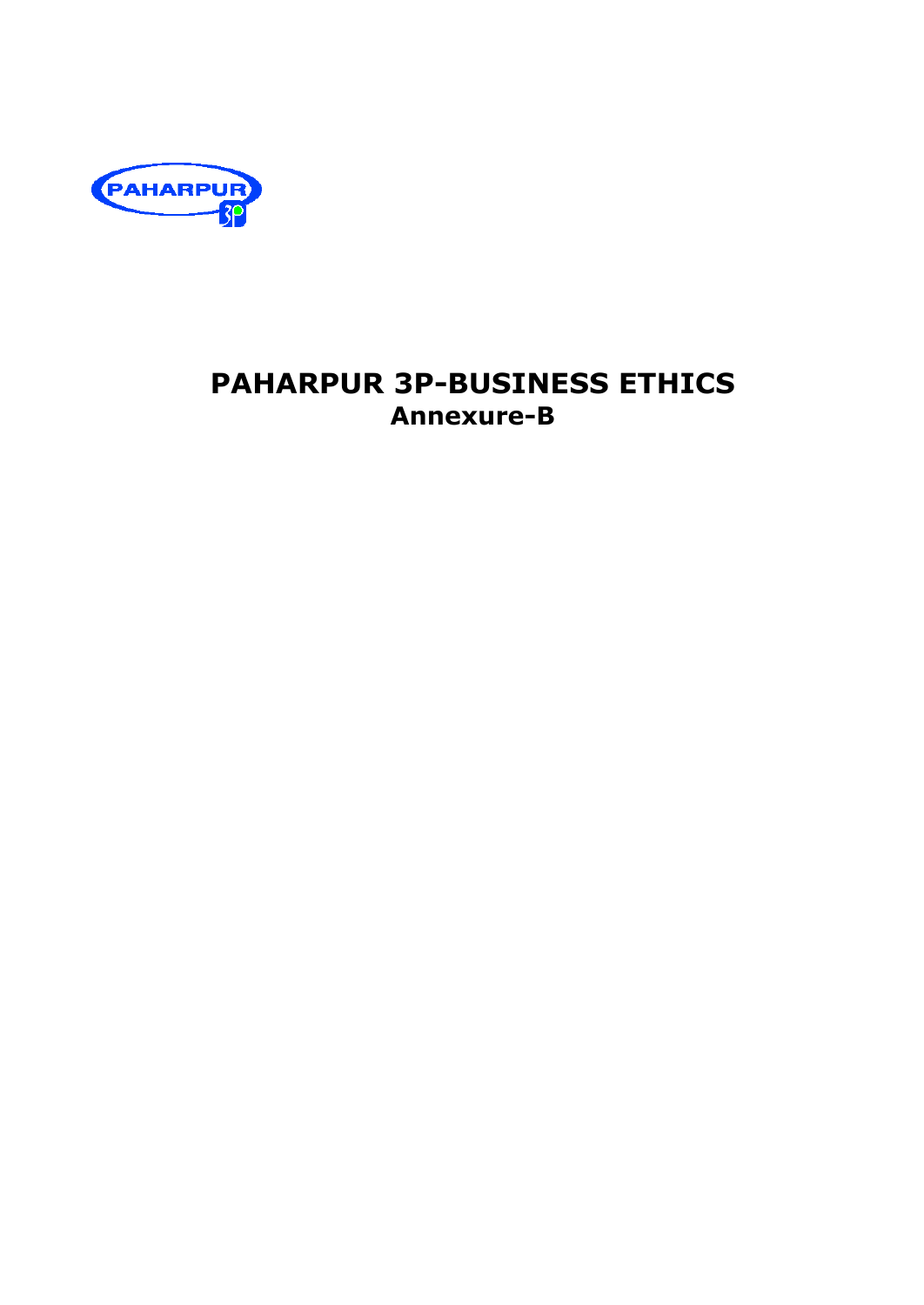

# **ETHICAL TRADING POLICY**

### **1. Introduction**

We are responsible to share with our suppliers that we source products and services in an ethical manner. We also recognise that our customers have to be confident that the people who make our inputs and provide us services are treated fairly, they are not exploited and are not exposed to unsafe working conditions.

Our Ethical Trading Policy is a core element of our commitment to buy and sell our products responsibly. It requires all our suppliers to comply with our Ethical Trading Code (ETC), which is given in this document. It is based on the national and international laws. Our ETC is also referenced in our Standard Terms & Conditions of Purchase with suppliers.

We are a member of Sedex (Supplier Ethical Data Exchange) through which we share the ethical procedures followed by us with our customers. We also expect all our suppliers to have ethical processes and policies in place throughout their supply chain.

We will monitor compliance with this policy through supplier audits to ensure that our suppliers are maintaining the requirements of ETC.

#### **2. Scope**

This policy applies to all suppliers of goods and services to Paharpur-3P.

#### **3. Implementation Principles**

We are committed to ethical trading and it forms a key part of our corporate responsibility. We recognise the need to communicate this commitment to our suppliers and the people who work for our suppliers. We seek to develop long-term relationships with our suppliers who share our ethical principles. The relationships with suppliers are based on the principles of fair, open and honest dealings at all times and we expect the same from our suppliers.

### **4. Paharpur-3P Ethical Trading Code (ETC)**

The requirements of the Paharpur-3P ETC constitute the minimum and not maximum. Suppliers shall at all times comply with this code and with all applicable national and international laws, regulations, codes and standards, both in the country in which the supplier works and in the country in which the product and/or services are sourced/provided. Suppliers shall ensure, as far as is reasonably practicable, that their suppliers and service providers, who are directly or indirectly involved in the provisions of goods and services to Paharpur-3P comply with this code.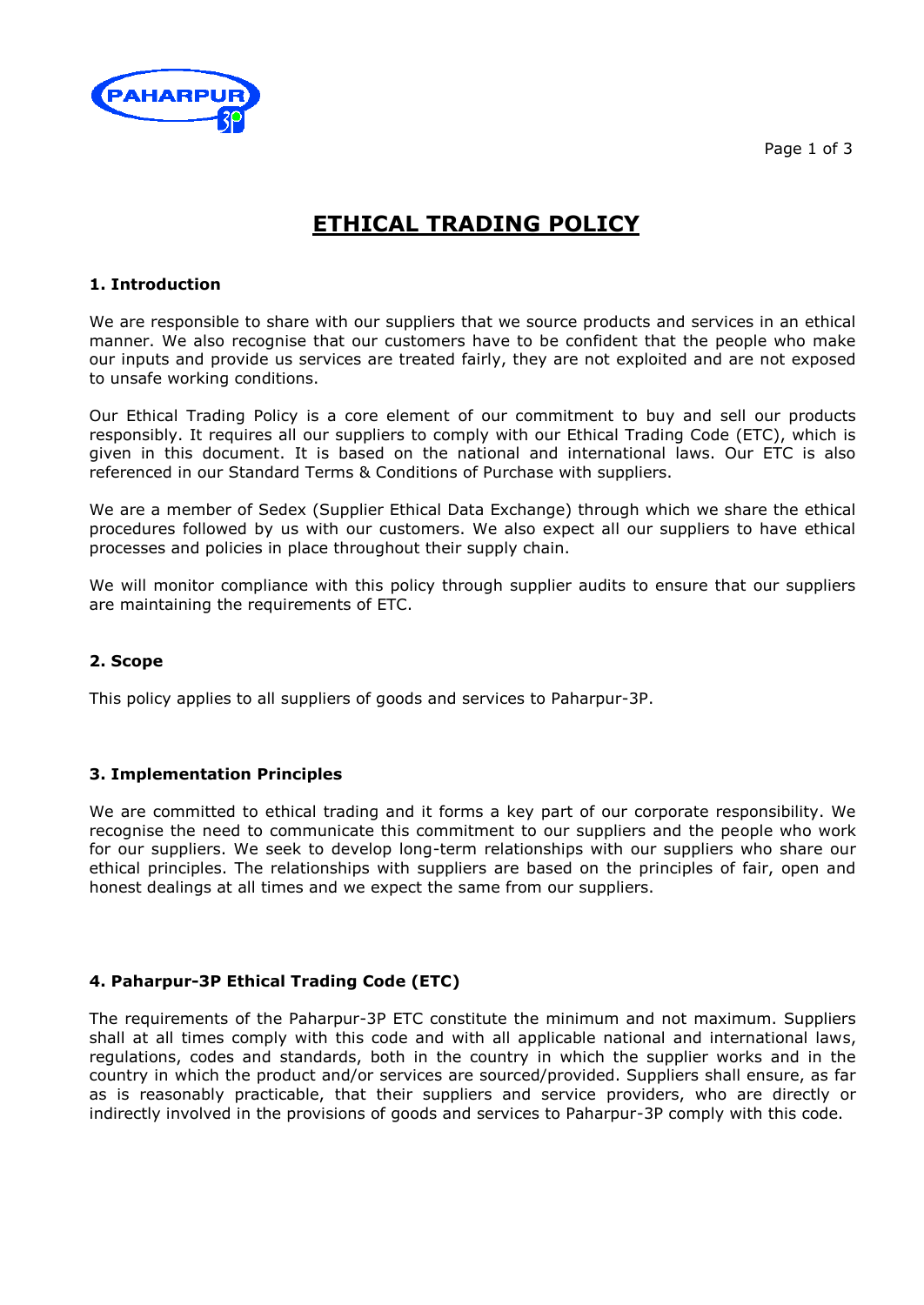

### **5. Suppliers shall ensure that:**

### **1. EMPLOYMENT IS FREELY CHOSEN**

1.1 There is no forced, bonded or involuntary prison labour.

1.2 Workmen are not required to lodge deposits or their identity papers with their employer and are free to leave their employer after the agreed notice period.

### **2. FREEDOM OF ASSOCIATION AND THE RIGHT TO COLLECTIVE BARGAINING ARE RESPECTED**

2.1 Workmen, without distinction, have the right to join or form trade unions of their own choice and to bargain collectively.

2.2 The employer adopts an open attitude towards the activities of trade unions and their organisational activities.

2.3 Workmen representatives are not discriminated against and have access to carry out their representative functions in the workplace.

2.4 Where the right to freedom of association and collective bargaining is restricted under law, the employer facilitates, and does not hinder, the development of parallel means for independent and free association and bargaining.

### **3. WORKING CONDITIONS ARE SAFE AND HYGIENIC**

3.1 A safe and hygienic working environment shall be provided, bearing in mind the prevailing knowledge of the industry and of any specific hazards. Adequate steps shall be taken to prevent accidents and injury to health arising out of, associated with, or occurring in the course of work, by minimising, so far as is reasonably practicable, the causes of hazards inherent in the working environment.

3.2 Workmen shall receive regular and recorded health and safety training, and such training shall be repeated for new or reassigned Workmen.

3.3 Access to clean toilet facilities and to potable water, and, if appropriate, sanitary facilities for food storage shall be provided.

3.4 Accommodation, where provided, shall be clean, safe, and meet the basic needs of the workmen.

3.5 The company observing the code shall assign responsibility for health and safety to a senior management representative.

#### **4. CHILD LABOUR SHALL NOT BE USED**

4.1 There shall be no recruitment of child labour.

4.2 Suppliers shall develop or participate in and contribute to policies and programmes which provide for the transition of any child found to be performing child labour to enable her or him to attend and remain in quality education until no longer a child.

4.3 These policies and procedures shall conform to the provisions of the relevant laws.

#### **5. LIVING WAGES ARE PAID**

5.1 Wages and benefits paid for a standard working week meet, at a minimum, national legal standards or industry benchmark standards, whichever is higher. In any event wages should always be enough to meet basic needs and to provide some discretionary income.

5.2 All workmen shall be provided with written and understandable information about their employment conditions in respect to wages before they enter employment and about the particulars of their wages for the pay period concerned each time that they are paid.

5.3 Deductions from wages as a disciplinary measure shall not be permitted nor shall any deductions from wages not provided for by national law be permitted without the expressed permission of the worker concerned. All disciplinary measures shall be recorded.